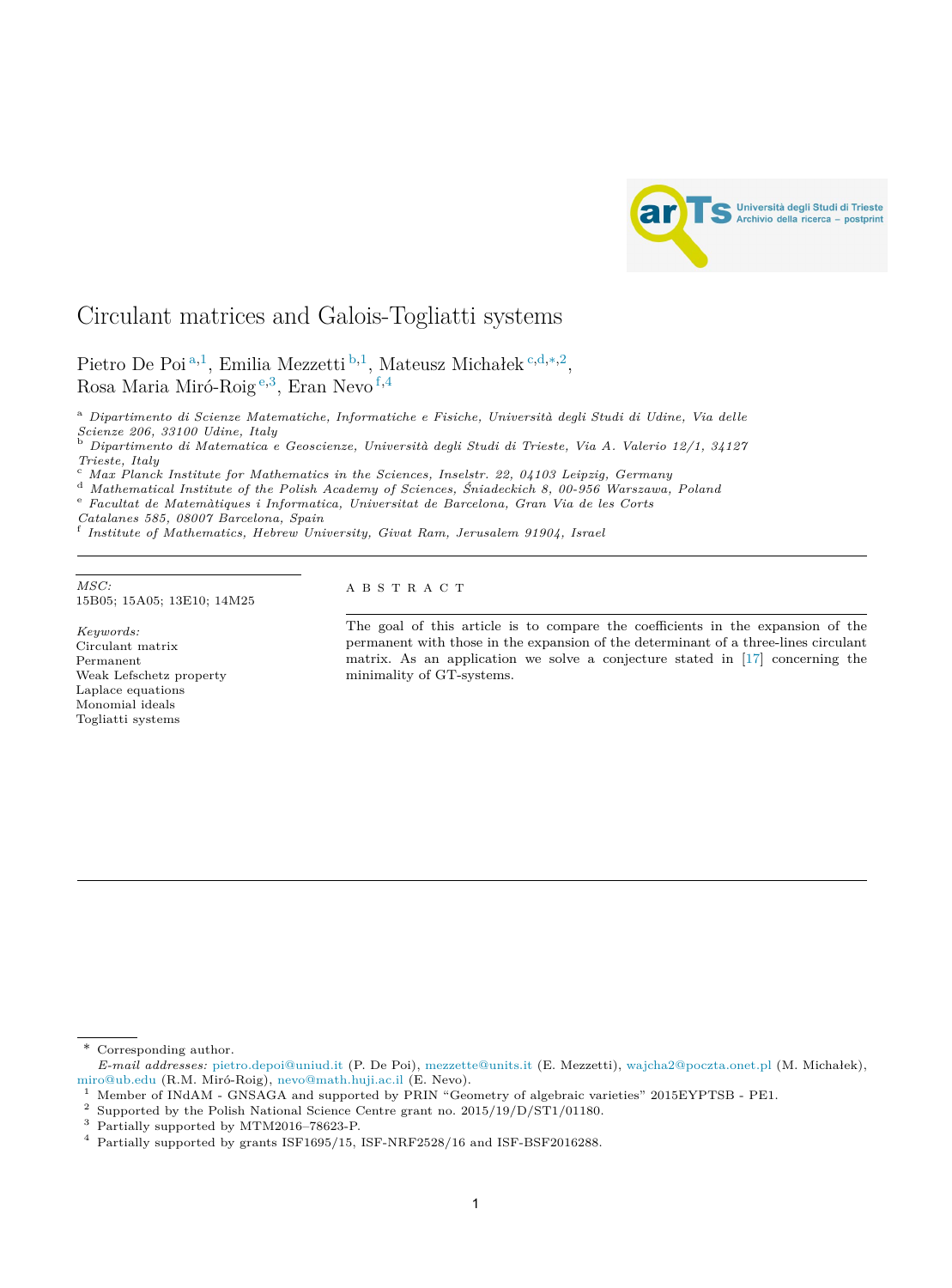#### 1. Introduction

Circulant matrices appear naturally in many areas of mathematics. In the last decades, for instance, they have been related to holomorphic mappings  $([7])$  $([7])$  $([7])$ , cryptography, coding theory  $([10])$  $([10])$  $([10])$ , digital signal processing  $([9])$  $([9])$  $([9])$ , image compression  $([22])$  $([22])$  $([22])$ , physics  $([2])$  $([2])$  $([2])$ , engineering simulations, number theory, theory of statistical designs ([[12\]](#page-13-0)), etc. Even if the basic facts about these matrices can be proved in elementary way, many questions about them are subtle and remain still open (see, for instance, [[11\]](#page-13-0)).

Our interest in this topic was originally motivated by its connections, exposed in [\[17\]](#page-13-0), with a class of homogeneous ideals of a polynomial ring failing the Weak Lefschetz Property. In that context, the first question relevant to us was that of determining which monomials in the entries of a "generic" circulant matrix appear explicitly in the development of its determinant.

More precisely, let us denote by  $Circ(x_0, x_1, \ldots, x_{d-1})$  the circulant matrix of the form

| $x_0$         | $x_1$     | $x_2$ | $x_{d-1}$ |  |
|---------------|-----------|-------|-----------|--|
| $x_{d-1}$     | $x_0$     | $x_1$ | $x_{d-2}$ |  |
| $x_d$<br>$-2$ | $x_{d-1}$ | $x_0$ | $x_{d-3}$ |  |
|               |           |       |           |  |
| $x_1$         | $x_2$     | $x_3$ | $x_0$     |  |

where  $x_0, \ldots, x_{d-1}$  are complex numbers, or more generally elements of a ring. Every summand of the determinant det Circ $(x_0, x_1, \ldots, x_{d-1})$  is of the form

$$
c_{i_0,\dots,i_{d-1}} x_0^{i_0} \cdots x_{d-1}^{i_{d-1}},
$$

where  $c_{i_0,\dots,i_{d-1}} \in \mathbb{Z}$  and  $i_0 + \dots + i_{d-1} = d$ . The question is: for which indices  $i_0, \dots, i_{d-1}$  is the coefficient *c<sup>i</sup>*0*,...,id*−<sup>1</sup> different from zero?

An analogous question can be posed for the permanent of  $Circ(x_0, x_1, \ldots, x_{d-1})$ . In this case the answer was given in [\[4](#page-13-0)], where it was proved that the monomials appearing with non-zero coefficient are precisely those whose exponents satisfy the two conditions:

$$
\begin{cases} i_0 + \dots + i_{d-1} = d \\ 0i_0 + 1i_1 + 2i_2 + \dots + (d-1)i_{d-1} \equiv 0 \pmod{d}. \end{cases}
$$
 (1)

Clearly, conditions (1) are necessary for the non-vanishing of the coefficient  $c_{i_0,\dots,i_{d-1}}$  in det Circ( $x_0, x_1, \ldots, x_{d-1}$ ). It has been recently proved that they are also sufficient if and only if  $d > 1$ is a power of a prime number  $([25], [6])$  $([25], [6])$  $([25], [6])$  $([25], [6])$  $([25], [6])$ .

A more general question is to find a formula for the coefficient  $c_{i_0,\dots,i_{d-1}}$ . This problem had already been considered in 1951 by Ore [\[23](#page-13-0)], who gave an explicit expression. Other expressions were given more recently in [\[14\]](#page-13-0), [\[29](#page-13-0)]. However, they are not always easy to apply in order to decide if  $c_{i_0,\dots,i_{d-1}}$  vanishes or not.

In this article, we are interested in the so-called *r*-lines circulant matrices, i.e. circulant matrices  $Circ(x_0, x_1, \ldots, x_{d-1})$  of order  $d > r$ , where  $d-r$  among  $x_0, \ldots, x_{d-1}$  are specialized to 0. We ask if for some pairs  $(r, d)$ ,  $r < d$ , conditions (1) are sufficient for the non-vanishing of the corresponding coefficient in the determinant.

Our main result is Theorem [2.3](#page-3-0), where we prove that conditions (1) are sufficient in the case of 3-lines circulant matrices of order *d*, of the form

$$
Circ(x, 0, \ldots, 0, y, 0, \ldots, 0, z, 0, \ldots, 0),
$$

where *y* appears in position *a* (counting from zero), *z* appears in position *b*, and  $GCD(a, b, d) = 1$ .

We also give examples of: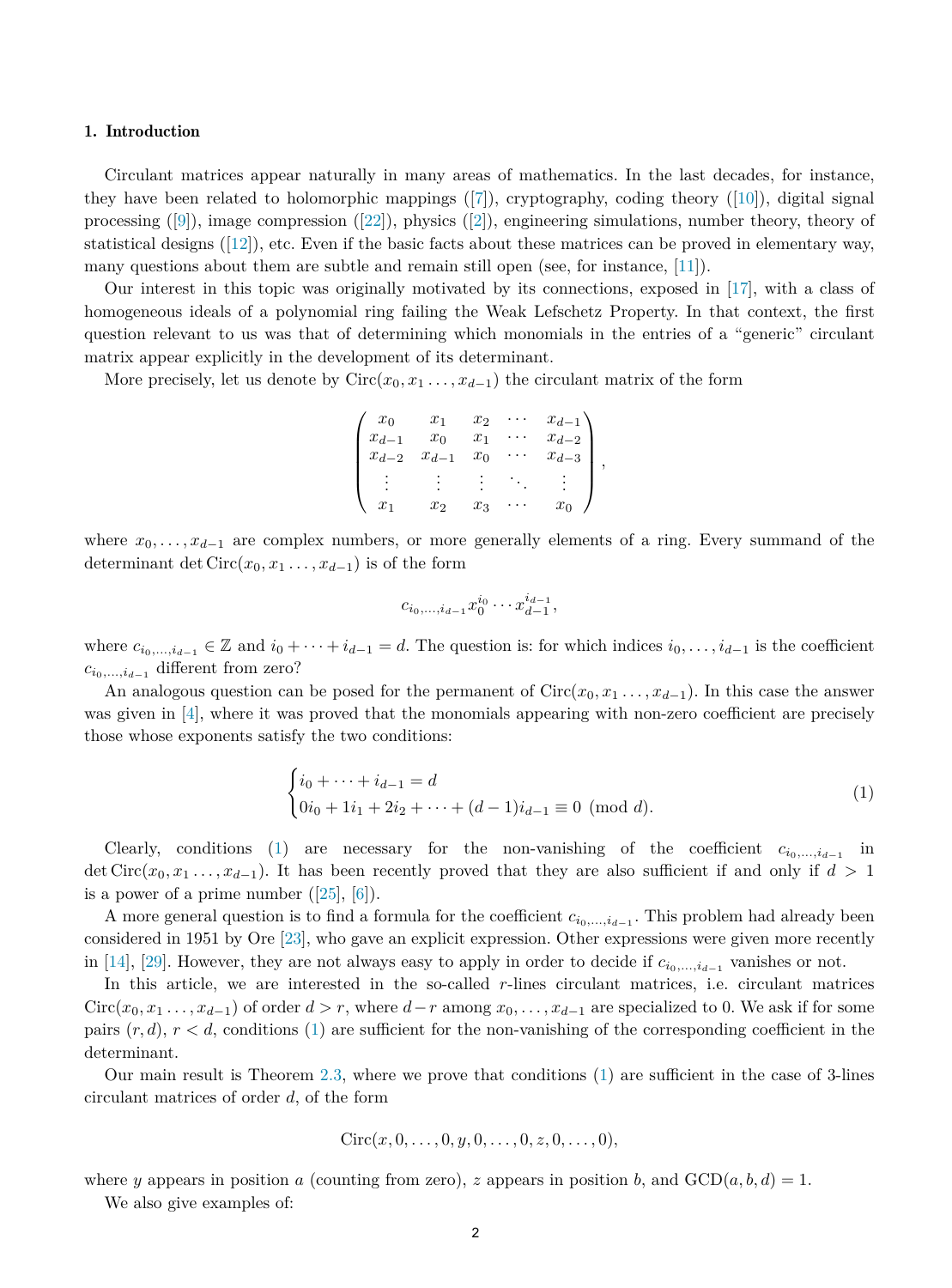- 3-lines circulant matrices with  $GCD(a, b, d) \neq 1$ ,
- *r*-lines circulant matrices with  $r \geq 4$  and similar GCD equal to one,

for which the analogous property fails. Moreover, we prove that the coefficient of any specific monomial in a 3-lines circulant determinant is always equal, up to the sign, to the analogous coefficient in the permanent of the same matrix under the assumption  $GCD(a, b, d) = 1$ .

Our results are inspired by and extend a previous result, concerning 3-lines circulant matrices of the special form  $Circ(x, y, 0, \ldots, 0, z, 0, \ldots, 0)$ , given by Loehr, Warrington and Wilf [\[13](#page-13-0)]. This case, i.e.  $a = 1$ , was also studied by Codenotti and Resta [[5\]](#page-13-0) who gave an expression for twice the permanent as a sum of four related determinants. This setting easily extends to the cases when at least one of  $GCD(a, d)$ ,  $GCD(b, d)$ ,  $GCD(b - a, d)$  equals 1.

The second part of this article is devoted to describing applications of Theorem [2.3](#page-3-0); it concerns mainly the minimality of Galois-Togliatti systems in three variables. These systems, abbreviated GT-systems, form a class of ideals of a polynomial ring introduced and studied in [\[17](#page-13-0)]. A GT-system in three variables is the homogeneous artinian ideal  $I_{a,b}^d$  of  $R := \mathbb{K}[x_0, x_1, x_2]$ , generated by all forms of degree *d*, that are invariant

under the action of a diagonal matrix  $M_{a,b} := \begin{pmatrix} 1 & 0 & 0 \\ 0 & e^a & 0 \end{pmatrix}$  $0 \t 0 \t e^b$  $\setminus$ , where *e* is a *d*-th root of the unit. Note

that the group generated by  $M_{a,b}$  is the cyclic group of order *d* provided  $GCD(a, b, d) = 1$ , and that all actions of this group on *R* can be represented by a matrix of the form  $M_{a,b}$ . In [\[17](#page-13-0)] it was proved that, if  $GCD(a, b, d) = 1$ , then the ideal  $I_{a,b}^d$  is a Togliatti system. This means that it fails the Weak Lefschetz Property in degree *d*−1, i.e. for a general linear form *L* (equivalently, for all linear forms), the multiplication map  $\times L$ :  $(R/I_{a,b}^d)_{d-1} \longrightarrow (R/I_{a,b}^d)_{d}$  is not injective. The authors then conjectured that  $I_{a,b}^d$  is a minimal Togliatti system. As an application of Theorem [2.3](#page-3-0) we prove this conjecture.

Next we outline the structure of this paper. Section 2 contains our main results about circulant matrices. After introducing *r*-lines circulant matrices, we give a precise formulation of the problems we want to study (Question [2.2](#page-3-0)). We then state our main theorems (Theorems [2.3](#page-3-0) and [2.4](#page-3-0)) and produce some examples showing that our results are optimal (Examples [2.6](#page-4-0) and [2.7\)](#page-4-0). Subsection [2.2](#page-5-0) contains the proofs of the two theorems; it relies on a series of lemmas, aiming to describe the structure, in the symmetric group on *d* elements, of the permutations that contribute non-trivially in the development of the circulant determinants we study. Section [3](#page-9-0) is devoted to the application of the results of Section 2 to Togliatti systems. We first recall the background about the Weak Lefschetz Property and Togliatti systems, in particular minimal monomial Togliatti systems and GT-systems, and the conjecture on the minimality of GT-systems in three variables. Finally, Theorem [3.8](#page-11-0) shows how the conjecture follows from the results of Section 2. In Section [4](#page-12-0) we indicate a computational complexity application of our main result.

Notation. Throughout this paper  $\mathbb K$  will be an algebraically closed field of characteristic zero,  $R =$  $\mathbb{K}[x_0, x_1, \ldots, x_n]$  and  $\mathbb{P}^n = \text{Proj}(\mathbb{K}[x_0, x_1, \ldots, x_n])$ . For any polynomial  $F \in R$ , we denote by  $[F]_{i_0, i_1, \ldots, i_n}$ the coefficient of the monomial  $x_0^{i_0}x_1^{i_1}\cdots x_n^{i_n}$  in F. Hence, we have  $F = \sum_{i_0, i_1, ..., i_n} [F]_{i_0, i_1, ..., i_n} x_0^{i_0}x_1^{i_1} \cdots x_n^{i_n}$ . Let  $S_d$  denote the symmetric group on  $d$  elements.

## 2. Three-lines circulant matrices

This section is devoted to the study of circulant matrices and their determinant and permanent. They have been previously studied by Ore [[23\]](#page-13-0), Kra and Simanca [\[11](#page-13-0)], Wyn-Jones [\[29](#page-13-0)] and Malenfant [\[14](#page-13-0)]; we will mainly follow Loehr, Warrington and Wilf [\[13](#page-13-0)]. Let us start by recalling their definition:

**Definition 2.1.** Let  $M = (y_{i,j})$  be a  $d \times d$  matrix. M is a *circulant matrix* if, and only if  $y_{i,j} = y_{k,l}$  whenever  $j - i \equiv l - k \pmod{d}$ . That is, *M* is of the type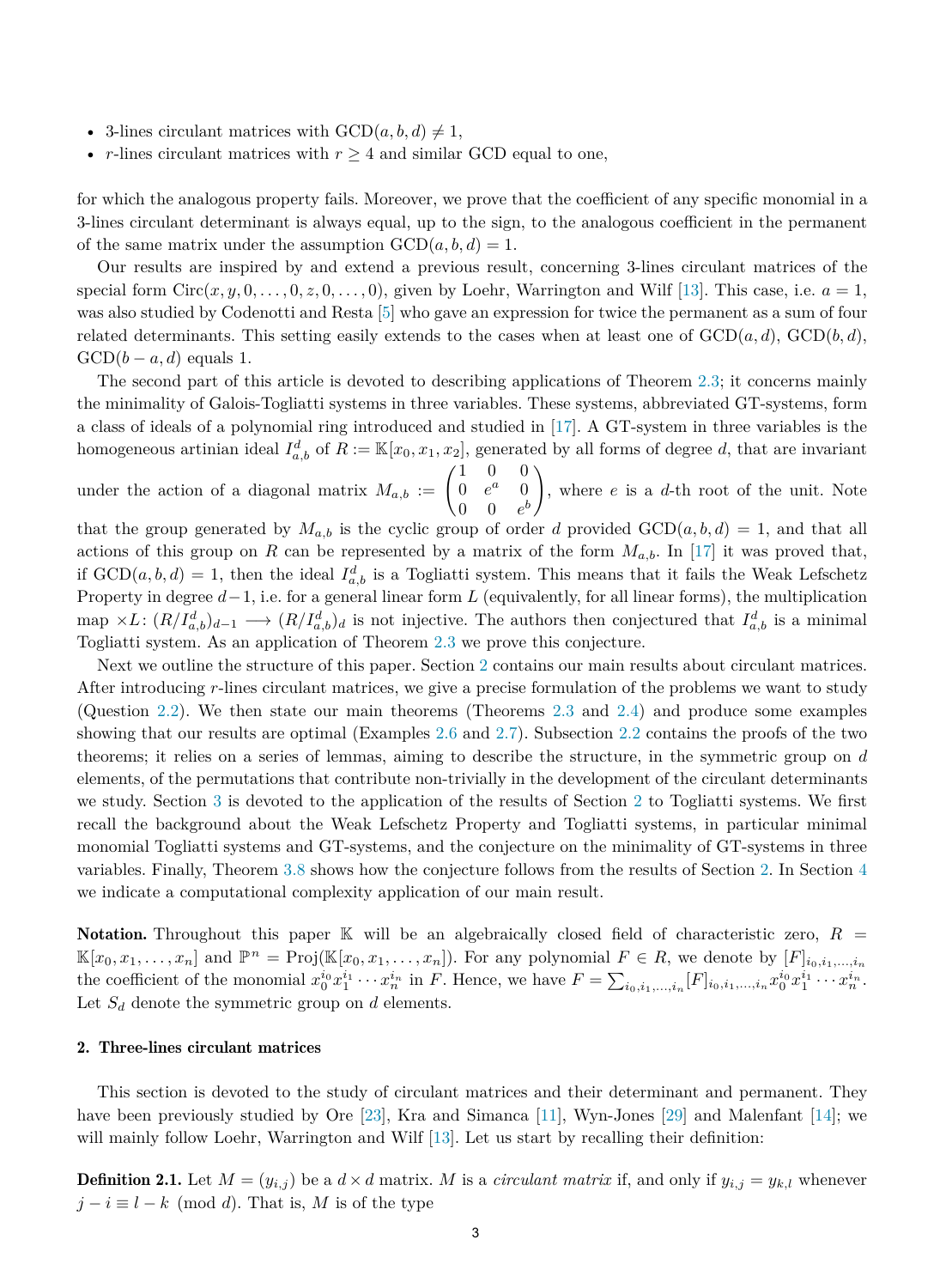| $x_0$         | $x_1$     | $x_2$ | $x_{d-1}$ |
|---------------|-----------|-------|-----------|
| $x_{d-1}$     | $x_0$     | $x_1$ | $x_{d-2}$ |
| $x_d$<br>$-2$ | $x_{d-1}$ | $x_0$ | $x_{d-3}$ |
|               |           |       |           |
|               |           |       |           |
| $x_1$         | $x_2$     | $x_3$ | $x_0$     |

<span id="page-3-0"></span>where successive rows are circular permutations of the first row. It is a particular form of a Toeplitz matrix, i.e. a matrix whose elements are constant along the diagonals. For short we denote such matrices as  $Circ_d(x_0, x_1, \ldots, x_{d-1})$  or simply  $Circ_d$ .

We now define an *r*-lines *circulant* matrix as follows: we fix an integer  $r \leq d$  and an *r*-tuple of integers  $0 \leq \alpha_0 < \cdots < \alpha_{r-1} \leq d-1$  and define

$$
Circ_{(d; \alpha_0, ..., \alpha_{r-1})} := (Circ_d)(0, ..., 0, x_{\alpha_0}, 0, ..., 0, x_{\alpha_i}, 0, ..., 0, x_{\alpha_{r-1}}, 0, ..., 0)
$$

where  $x_{\alpha_i}$  is located at the  $\alpha_i + 1$  position. Notice that Circ<sub>(*d*; $\alpha_0$ ,..., $\alpha_{r-1}$ )</sub> is nothing but the specialization of Circ<sub>d</sub> to  $\{x_i = 0 \mid i \notin \{\alpha_0, \ldots, \alpha_{r-1}\}\}\.$  Let us denote by  $D_{(d;\alpha_0,\ldots,\alpha_{r-1})}$  (resp.  $P_{(d;\alpha_0,\ldots,\alpha_{r-1})}$ ) the number of different monomials that appear with non-zero coefficient in the expansion of the determinant det(Circ<sub>(d; $\alpha_0$ ,..., $\alpha_{r-1}$ )) (resp. permanent per(Circ<sub>(d; $\alpha_0$ ,..., $\alpha_{r-1}$ ))). We always have  $D_{(d;\alpha_0,...,\alpha_{r-1})} \leq$ </sub></sub>  $P_{(d;\alpha_0,\ldots,\alpha_{r-1})}$  and we are lead to pose the following questions:

Question 2.2. *Fix integers*  $r \leq d$  *and an*  $r$ *-tuple of integers*  $0 \leq \alpha_0 < \cdots < \alpha_{r-1} \leq d-1$ *.* 

- $(I)$  *Is*  $D_{(d;\alpha_0,...,\alpha_{r-1})} = P_{(d;\alpha_0,...,\alpha_{r-1})}$ ?
- (2) *More strongly, comparing coefficients, is*

$$
[\det(\text{Circ}_{(d; \alpha_0, \dots, \alpha_{r-1})})]_{d-A_1-\dots-A_{r-1}, A_1, \dots, A_{r-1}} =
$$
  
 
$$
\pm [\text{per}(\text{Circ}_{(d; \alpha_0, \dots, \alpha_{r-1})})]_{d-A_1-\dots-A_{r-1}, A_1, \dots, A_{r-1}}?
$$

In this paper, we deal with 3-lines circulant matrices. Without loss of generality we can always assume  $\alpha_0 = 0$  and we set  $a = \alpha_1$  and  $b = \alpha_2$ . We answer both questions affirmatively under the condition  $GCD(a, b, d) = 1$ :

**Theorem 2.3.** Fix integers  $d \geq 3$  and  $1 \leq a \leq b \leq d-1$ . Assume  $GCD(a, b, d) = 1$ . Then,  $[\det(\text{Circ}_{(d;0,a,b)})]_{d-A-B,A,B} = \pm [\text{per}(\text{Circ}_{(d;0,a,b)})]_{d-A-B,A,B}.$  In particular,  $D_{(d;0,a,b)} = P_{(d;0,a,b)}.$ 

The case  $a = 1$  in the above theorem was established in [[13\]](#page-13-0), and our proof strategy largely follows theirs. In fact, our proof gives the sign, as well as a combinatorial interpretation of the magnitude, for the coefficients of  $\det(\text{Circ}_{(d:0,a,b)})$ :

**Theorem 2.4.** Fix integers  $d \geq 3$  and  $1 \leq a < b \leq d-1$  such that  $GCD(a, b, d) = 1$ . Then, for any *nonnegative integers*  $A, B$  *such that*  $A + B \le d$ *,* 

 $(1)$  [det(Circ<sub>(d;0,a,b)</sub>)]<sub>d-A-B,A,B</sub>  $\neq$  0 *if* and only *if*  $d|(aA + bB)$ .

*Further, assuming*  $d|(aA + bB)$ *, then:* 

(2) the sign of  $[\det(\text{Circ}_{(d,0,a,b)})]_{d-A-B,A,B}$  is + if and only if at least one of  $\text{GCD}(A, B, \frac{aA+bB}{d})$  and *A* + *B* − 1 *is even; and*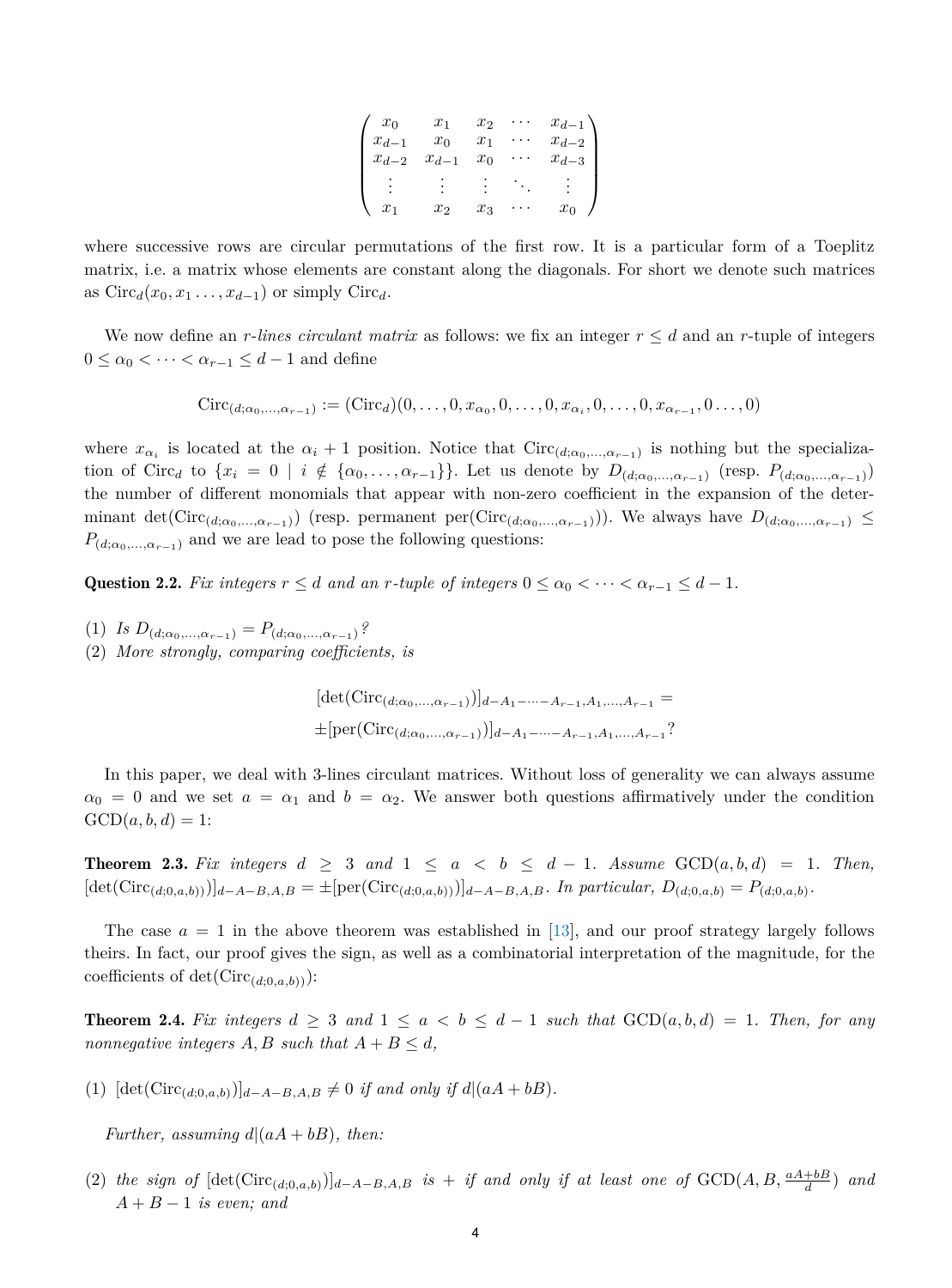<span id="page-4-0"></span>(3) the magnitude of  $[\det(\text{Circ}_{(d,0,a,b)})]_{d-A-B,A,B}$  equals the number of permutations in  $S_d$  with cycle decomposition  $C_1 \circ C_2 \circ \cdots \circ C_k$ , where  $k = \text{GCD}(A, B, \frac{aA+bB}{d})$ , and each  $C_i$  has length  $A+B$  and consists of exactly A elements j with  $C_i(j) \equiv j + a$  and B elements j with  $C_i(j) \equiv j + b$ , modulo d.

**Remark 2.5.** For  $r = 2$  we may assume  $\alpha_0 = 0$  and  $\alpha_1 = a$  divides d, with x on the main diagonal and *y* on another nontrivial diagonal of the circulant  $d \times d$ -matrix. One easily verifies that all coefficients of the determinant  $\det(\text{Circ}_{(d;0,a)})$  equal up to sign to the corresponding coefficients in the permanent  $per(Circ_{(d,0,a)})$ , and are given by the explicit formula

$$
\det(\text{Circ}_{(d;0,a)}) = \sum_{s=0}^{a} (-1)^{(a-s)(\frac{d}{a}-1)} \binom{a}{s} x^{\frac{ds}{a}} y^{\frac{d(a-s)}{a}}.
$$

However, for  $r = 3$ , the following example shows that the assumption  $GCD(a, b, d) = 1$  cannot be dropped from Theorem [2.3:](#page-3-0)

**Example 2.6.** Indeed, we take  $(a, b, d) = (2, 6, 12)$ . We compute the permanent and the determinant of  $Circ_{(12:0,2.6)}$  and get:

$$
det(Circ_{(12;0,2,6)}) = x^{12} - 6x^{10}y^2 + 15x^8y^4 - 20x^6y^6 + 15x^4y^8 - 6x^2y^{10} +
$$
  
+  $y^{12} - 12x^8yz^3 + 32x^6y^3z^3 - 24x^4y^5z^3 + 4y^9z^3 - 2x^6z^6 + 42x^4y^2z^6 + 18x^2y^4z^6 +$   
+  $6y^6z^6 + 12x^2yz^9 + 4y^3z^9 + z^{12}$ 

and

per(Circ<sub>(12;0,2,6)</sub>) = 
$$
x^{12} + 6x^{10}y^2 + 15x^8y^4 + 20x^6y^6 + 15x^4y^8 + 6x^2y^{10} +
$$
  
+  $y^{12} + 12x^8yz^3 + 40x^6y^3z^3 + 48x^4y^5z^3 + 24x^2y^7z^3 + 4y^9z^3 + 2x^6z^6 + 42x^4y^2z^6 +$   
+  $30x^2y^4z^6 + 6y^6z^6 + 12x^2yz^9 + 4y^3z^9 + z^{12}$ .

Therefore, we have

$$
D_{(12;0,2,6)} = 18 < P_{(12;0,2,6)} = 19
$$

and

$$
[\det(\text{Circ}_{(12;0,2,6)})]_{6,3,3} = 32 \neq [\text{per}(\text{Circ}_{(12;0,2,6)})]_{6,3,3} = 40.
$$

**Example 2.7.** For *r*-lines circulant matrices with  $r \geq 4$  Theorem [2.3](#page-3-0) is no longer true. In fact,

- 1. For  $r = 4$ , we have  $D_{(6;0,2,4,5)} < P_{(6;0,2,4,5)}$  since the monomial  $xz^2uv^2$  appears in per(Circ(x, 0, z, 0, u, v)) but it does not appear in  $\det(\text{Circ}(x, 0, z, 0, u, v))$  (see [\[6](#page-13-0)] and [\[5](#page-13-0), Example 3]).
- 2. Assume  $r \geq 5$ . We choose two prime integers p and q such that  $p < q$  and  $r \leq pq$ . Set  $d = pq$ . We will first prove that  $D_{(d,0,1,\ldots,d-1)} < P_{(d,0,1,\ldots,d-1)}$ . To this end we exhibit a *d*-tuple  $A_0, A_1, \ldots, A_{d-1}$  such that

$$
A_0 + 2A_1 + \dots + dA_{d-1} \equiv 0 \pmod{d}
$$
  

$$
A_0 + A_1 + \dots + A_{d-1} = d
$$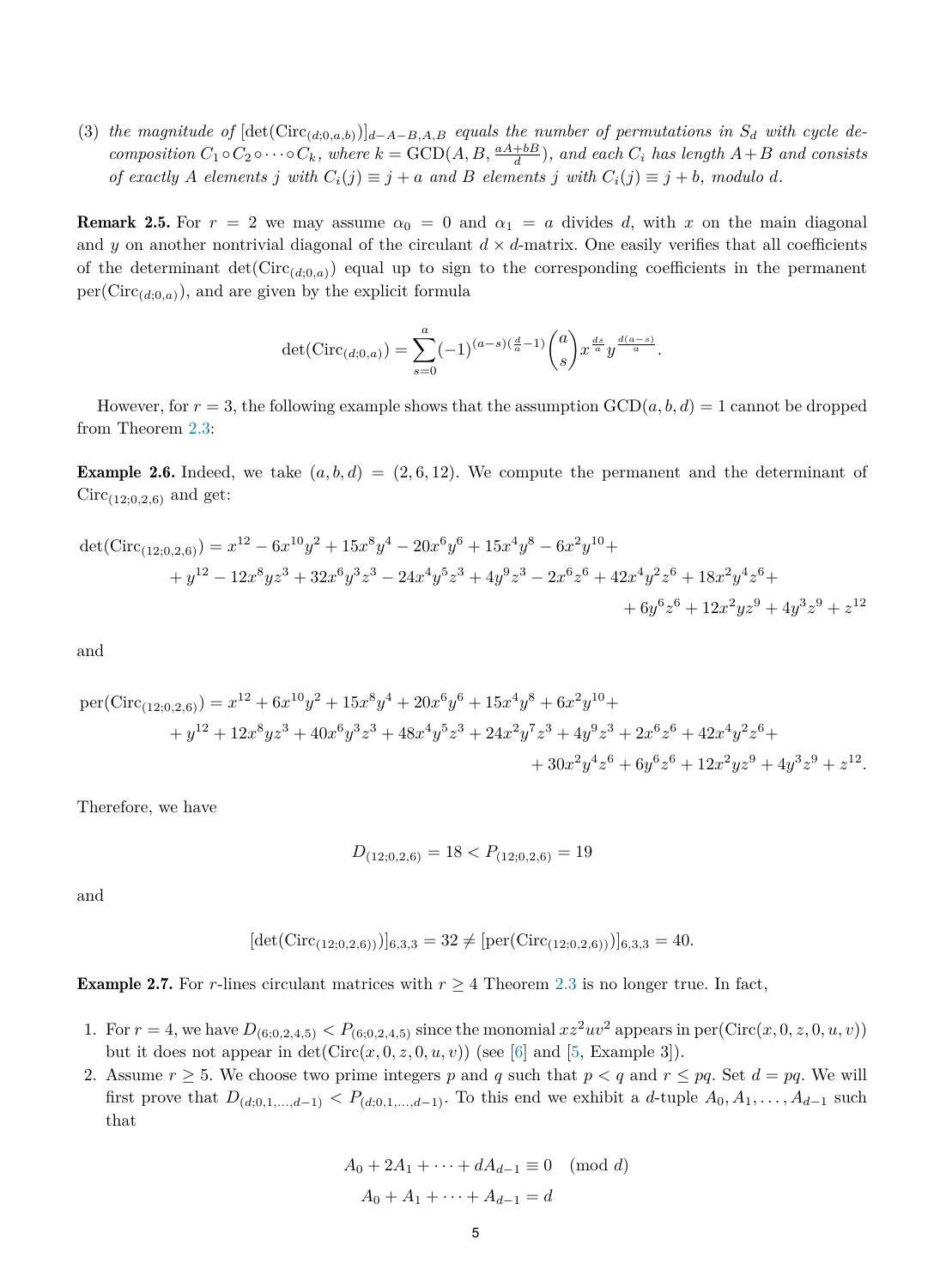<span id="page-5-0"></span>and

$$
[\det(\text{Circ}_{(d;0,1,\ldots,d-1)})]_{A_0,A_1,\ldots,A_{d-1}}=0.
$$

We apply Bezout's theorem and we write  $\lambda q = 1 + \mu p$  with  $1 \leq \lambda$ ,  $\mu$  and  $\lambda q < d$ . We define  $A_0 = d - \mu p - 2$ ,  $A_1 = \mu p - 1$ ,  $A_{d-\mu p} = A_{\mu p - \mu \lambda + 1} = A_{d-\mu p + \lambda \mu} = 1$ , and  $A_i = 0$  for  $i \neq 0, 1, d - \mu p$ ,  $\mu p - \mu \lambda + 1, d - \mu p + \lambda \mu$ . By the proof of [[6,](#page-13-0) Theorem 3.5],  $[\det(\text{Circ}_{(d;0,1,...,d-1)})]_{A_0,A_1,...,A_{d-1}} = 0$ , i.e. the monomial  $x_0^{d-\mu p-2}x_1^{\mu p-1}x_{d-\mu p}x_{\mu p-\lambda \mu+1}x_{d-\mu p+\lambda \mu}$  appears in per $(\text{Circ}(x_0, x_1, \ldots, x_{d-1}))$  but it does not appear in det(Circ( $x_0, x_1, \ldots, x_{d-1}$ )). Therefore,  $D_{(d;0,1,\ldots,d-1)} < P_{(d;0,1,\ldots,d-1)}$ . Since  $5 \leq r \leq d$ , for any choice of an *r*-tuple  $(a_0, a_1, \ldots, a_{r-1})$  containing  $\{0, 1, d - \mu p, \mu p - \mu \lambda + 1,$  $d - \mu p + \lambda \mu$ , the monomial  $x_0^{d-\mu p-2} x_1^{\mu p-1} x_{d-\mu p} x_{\mu p-\lambda \mu+1} x_{d-\mu p+\lambda \mu}$  appears in the permanent of the  $d \times d$  *r*-lines circulant matrix Circ<sub>(*d*;*a*<sub>0</sub>,*a*<sub>1</sub>,...,*a*<sub>*r*−1</sub>)</sub> but it does not appear in the determinant. Therefore,  $D_{(d;a_0, a_1, ..., a_{r-1})} < P_{(d;a_0, a_1, ..., a_{r-1})}$  and we are done.

#### *2.1. Notation*

For a permutation  $\sigma$  of *d* elements  $I := \{0, \ldots, d-1\}$  and an integer *q*, we define

$$
S_{q,\sigma} := \{ i \in I \mid \sigma(i) \equiv i + q \pmod{d} \}.
$$

Let:

$$
P_{a,b,d,A,B} := \{ \sigma \in S_d \mid |S_{a,\sigma}| = A, |S_{b,\sigma}| = B, |S_{0,\sigma}| = d - A - B \}.
$$

The permutations in  $P_{a,b,d,A,B}$  can be characterized as those in  $S_d$  where each *i* is either fixed, i.e.  $\sigma(i) = i$ , or translated *a* or *b* steps forward, i.e.  $\sigma(i) \equiv i + a$  or  $\sigma(i) \equiv i + b \pmod{d}$ , and further, the second situation  $\sigma(i) \equiv i + a$  happens exactly *A* times and the last one exactly *B* times. Clearly,

Lemma 2.8. *The following equalities hold:*

$$
[\det(\text{Circ}_{(d;0,a,b)})]_{d-A-B,A,B} = \sum_{\sigma \in P_{a,b,d,A,B}} \text{sgn}(\sigma),
$$
  

$$
[\text{per}(\text{Circ}_{(d;0,a,b)})]_{d-A-B,A,B} = \sum_{\sigma \in P_{a,b,d,A,B}} |\text{sgn}(\sigma)| = |P_{a,b,d,A,B}|. \quad \Box
$$

We often work with cyclic indices, say modulo d: an element in  $\mathbb{Z}/d\mathbb{Z}$  is uniquely determined by an element in  $s \in I = \{0, \ldots, d-1\}$ ; by abuse of notation, we frequently identify in what follows this integer *s* with its class in  $\mathbb{Z}/d\mathbb{Z}$ . With this identification, we will write  $s_1 < s_2 < s_3 < \cdots$ , with  $s_i \in \mathbb{Z}/d\mathbb{Z}$  if, for the corresponding elements in *I* we have  $0 < s_2 - s_1 < s_3 - s_1 < \cdots$ .

**Example 2.9.** We have  $4 < 1 < 2$  modulo 5, as  $0 < 2 < 3$ . On the other hand it is not true that  $1 < 3 < 2$ .

### *2.2. Structure of permutations*

In this subsection we fix a permutation  $\sigma \in P_{a,b,d,A,B}$  and its canonical cycle decomposition  $\sigma = C_1 \circ C_2 \circ$  $\cdots \circ C_k$ . We set  $A_i = |S_{a,C_i}|$ ,  $B_i = |S_{b,C_i}|$  and "winding number"  $\ell_i = \frac{A_i a + B_i b}{d}$ . Our aim is to prove, in steps, that the canonical cycle decomposition  $\sigma = C_1 \circ C_2 \circ \cdots \circ C_k$  must be of a very special type, as described in Theorem [2.4](#page-3-0)(3), and in particular all permutations  $\sigma \in P_{a,b,d,A,B}$  have the same cycle structure, hence the same sign, implying Theorem [2.3](#page-3-0).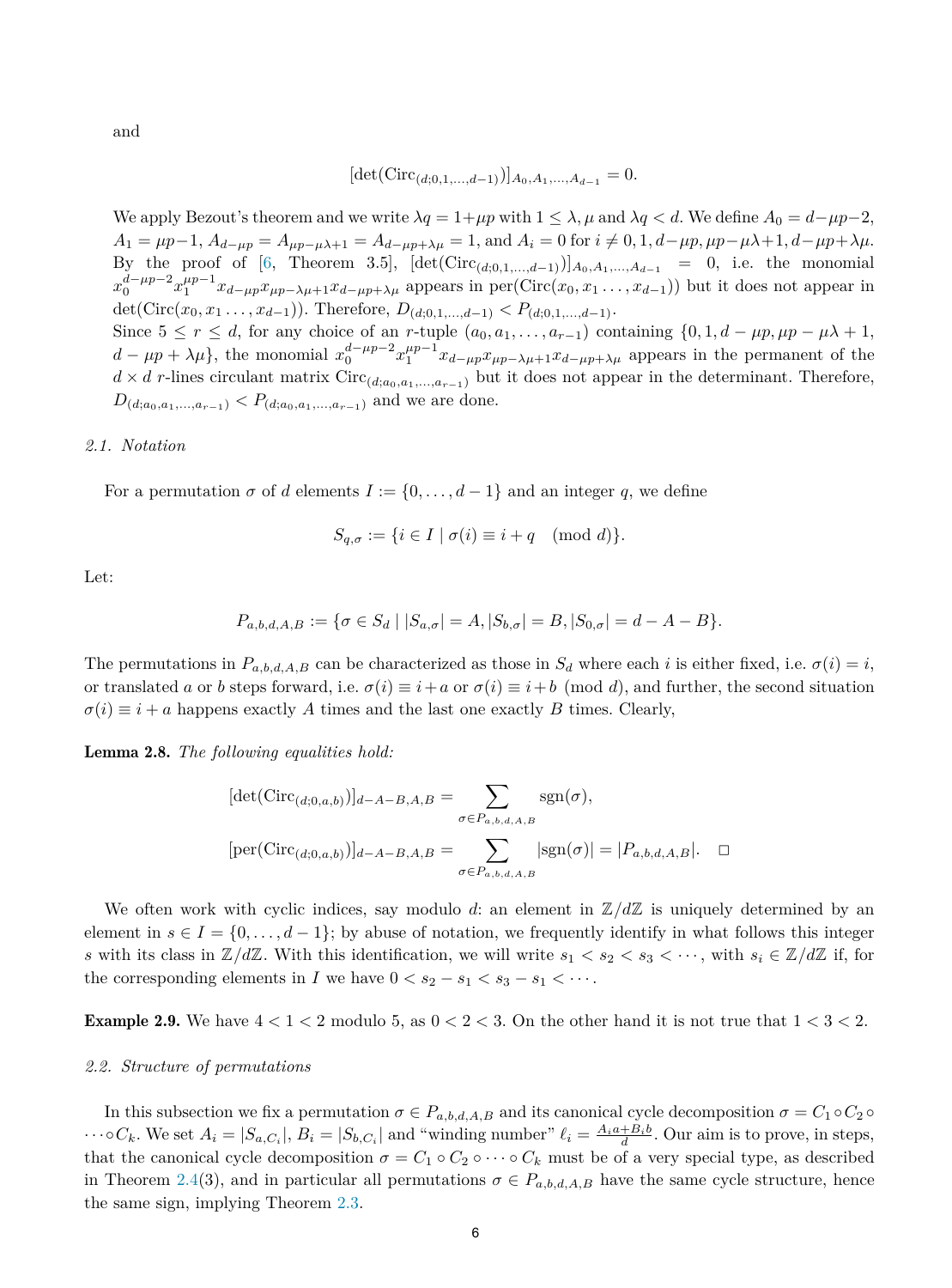<span id="page-6-0"></span>The following lemma is a straightforward generalization of [\[13,](#page-13-0) Lemma 7], where the case  $a = 1$  was considered. We include the proof for the sake of completeness.

**Lemma 2.10.** For any integer i,  $1 \leq i \leq k$ , we have  $\text{GCD}(A_i, B_i, \ell_i) = 1$ .

**Proof.** Let  $g := GCD(A_i, B_i, \ell_i)$ . We consider the cycle  $C_i = (s_1, \ldots, s_w)$ , where  $w = A_i + B_i$  and  $s_i \in \mathbb{Z}/d\mathbb{Z}$ . Let  $w = gw'$ . To simplify notation we assume that the indexes *j* of each  $s_j$  are considered modulo *w*. We know that  $s_{i+1} - s_i$  is congruent either to *a* or *b*. Hence, we may represent  $C_i$  as a word *W* of length *w* with letters *a, b*:

$$
W := s_2 - s_1, s_3 - s_2, \dots, s_w - s_{w-1}, s_1 - s_w =: p_1 \cdots p_w.
$$

**Claim:** There exists a subword  $W' = p_{w_0+1}, p_{w_0+2}, \ldots, p_{w_0+w'}$  of the word *W* such that:

- 1. the number of *a*'s in  $W'$  equals  $A_i/g$  and
- 2. the number of *b*'s in  $W'$  equals  $B_i/g$ .

Proof of the claim. As the length of the word *W* is fixed to be *w* , the number of letters *b* is determined by the number of letters  $a$  in it. Hence, it is enough to find  $W'$  that satisfies the first condition.

The word *W* is a concatenation of *g* words of length  $w/g$ :

$$
W = W_1 \cdots W_g.
$$

If one of the  $W_i$ 's has  $A_i/g$  letters *a* the claim follows. Hence, we assume each of them has either strictly more or strictly less letters *a* then  $A_i/g$ . As the total number of letters *a* in *W* equals  $A_i$ , it is not possible that all words  $W_j$  have simultaneously more or simultaneously less letters *a* then  $A_i/g$ . Thus, we may find two consecutive words  $W_j$ ,  $W_{j+1}$  and assume without loss of generality that  $W_j$  has less and  $W_{j+1}$  has more than  $A_i/g$  letters *a*. Consider the sequence of all subwords of  $W_iW_{i+1}$  of length w' ordering them by the starting index:

$$
W_j = W'_1, W'_2, \dots, W'_{w'+1} = W_{j+1}.
$$

The word  $W'_{s+1}$  is shifted by one index to the right, with respect to the word  $W'_{s}$ . In particular,  $W'_{s+1}$  is getting exactly one additional letter and looses exactly one letter. Hence, the number of letters  $a$  in  $W'_s$  and  $W'_{s+1}$  may differ by at most one. In particular, as the starting word  $W_j = W'_1$  has less than  $A_i/g$  letters *a* and the last word  $W_{j+1} = W'_{w'+1}$  has more than  $A_i/g$  letters *a*, there must exist a word  $W' = W'_{s}$  with precisely  $A_i/g$  letters  $a$ .  $\Box$ 

We may cyclically permute the entries  $(s_1, \ldots, s_w)$  of  $C_i$ . By the Claim we may assume that in the multiset  $\{s_2-s_1, s_3-s_2,\ldots,s_{w'}-s_{w'-1}, s_{w'+1}-s_{w'}\}$  there are precisely  $A_i/g$  differences a and  $B_i/g$ differences *b*. Summing up all the elements of this multiset modulo *d* we obtain:

$$
s_{w'+1} - s_1 = a\frac{A_i}{g} + b\frac{B_i}{g} = \frac{aA_i + bB_i}{g} = \frac{\ell_i d}{g} = \frac{\ell_i}{g}d \equiv 0 \pmod{d}.
$$

Hence,  $s_{w'+1} \equiv s_1$ . As the cycle  $C_i$  was assumed to be primitive, the  $s_j$ 's must be all distinct. Hence,  $w' + 1 = 1$  modulo *w*, which means that  $w' = w$  and  $g = 1$ .  $\Box$ 

**Lemma 2.11.** Suppose  $\ell_1 = \ell_2 = 1$ . Then  $A_1 = A_2$  and  $B_1 = B_2$ .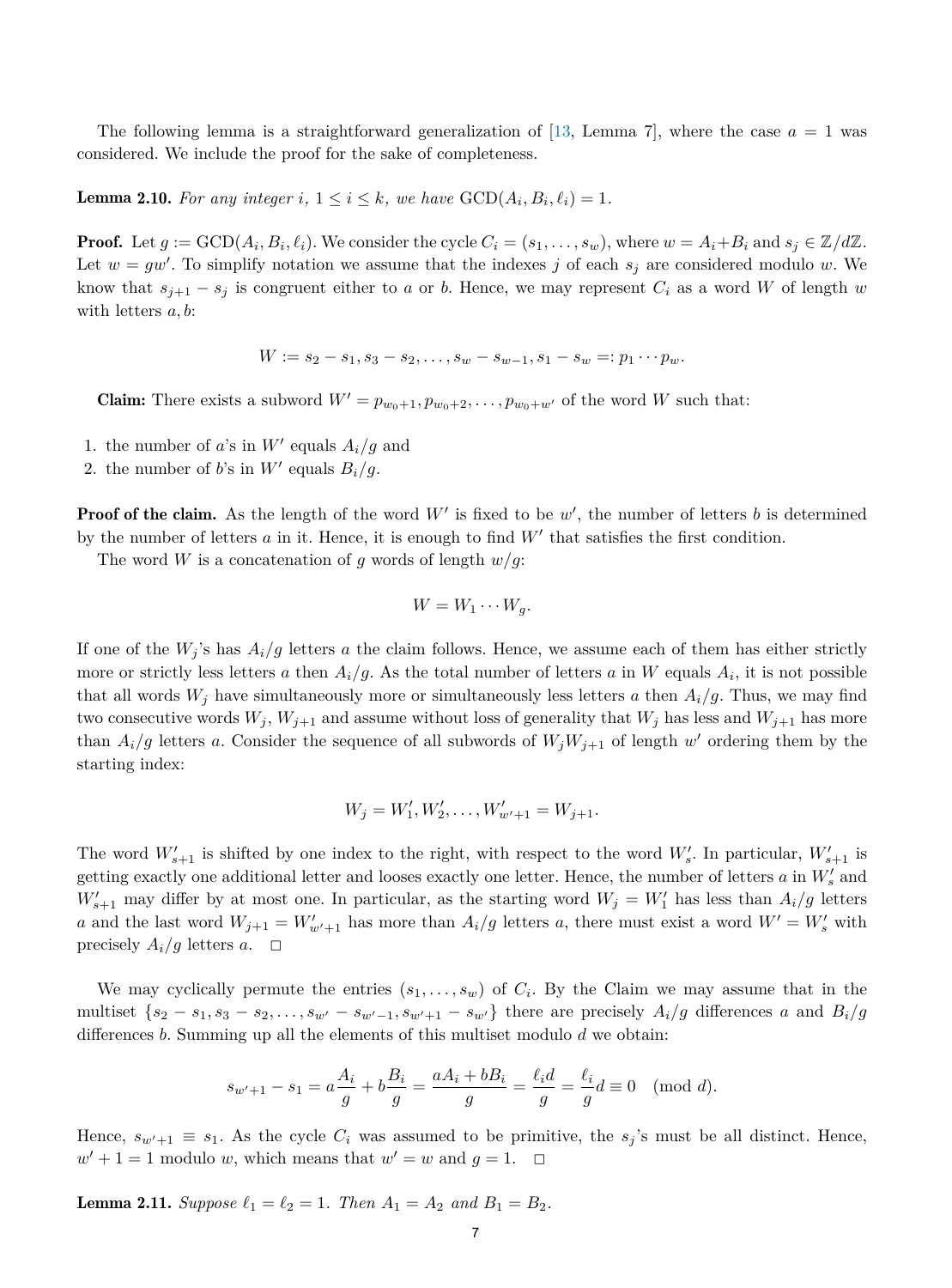

Fig. 1. Two cycles  $C_1$  and  $C_2$  with  $i < j < C_1(i)$  as in the Claim in proof of Lemma [2.11.](#page-6-0)

**Proof.** First we treat the special case when one of the numbers  $A_1$ ,  $A_2$ ,  $B_1$ ,  $B_2$  equals 0, say  $B_1 = 0$ . As  $\ell_1 = 1$ we have  $d = a \cdot A_1$  and without loss of generality we may assume that  $C_1$  consists of all numbers divisible by *a*. If  $B_2 = 0$  we are done. We assume  $B_2 \neq 0$  in order to obtain a contradiction. Let  $C_2 = (s_1, \ldots, s_w)$ for  $w = A_2 + B_2$ . As  $C_1$  and  $C_2$  are disjoint, we know that each  $s_i$  is not divisible by a. As  $a|d$  and  $GCD(a, b, d) = 1$  we have  $GCD(a, b) = 1$ . Let  $0 \le t < a$  be such that  $tb \equiv -s_1$  modulo a. We have  $A_2a + B_2b = d$  thus  $a|B_2b$  and hence  $a|B_2$ . In particular  $B_2 \ge a > t$ . Hence, there exists such  $s_{i0}$  that

$$
|\{1 \le i < i_0 : s_{i+1} = s_i + b\}| = t,
$$

i.e. until  $i_0$ , the cycle  $C_2$  made exactly  $t$  jumps of size  $b$ . Modulo  $a$  we have:

$$
s_{i_0} = s_1 + tb = s_1 - s_1 = 0,
$$

which gives the contradiction.

**Hence**, from now on we assume that all  $A_1$ ,  $A_2$ ,  $B_1$ ,  $B_2$  are nonzero. Without loss of generality we may assume  $A_1 + B_1 \leq A_2 + B_2$ . Our proof is inductive on the length of the cycle  $C_1$ , i.e. on  $A_1 + B_1$ .

*Base of induction:*  $A_1 + B_1 = 2$ . As  $A_1, B_1 \neq 0$  we have  $A_1 = B_1 = 1$ . Thus  $d = a + b$ . We also have  $A_2a + B_2b = d = a + b$ . As  $A_2, B_2 \neq 0$  we must have  $A_2 = B_2 = 1 = A_1 = B_1$ .

*Inductive step:* We start by proving the following statement illustrated on Fig. 1. Claim: There exist *i, j* such that:

• 
$$
C_1(i) - i = C_2(j) - j \neq 0
$$
,

•  $i < j < C_1(i)$  or  $j < i < C_2(j)$  with a cyclic ordering modulo *d*.

**Proof of the claim.** We know that  $A_1, B_1 \neq 0$  thus without loss of generality we may consider *i*' such that  $C_1(i') = i' + a$  and  $C_1(i'+a) = i' + a + b$ . Presenting  $C_2 = (s_1, \ldots, s_w)$  for  $w = A_2 + B_2$ , we may find  $s_{j'} < i' + a < s_{j'+1}.$ 

If  $s_{j'+1} - s_{j'} = a$ , then setting  $i = i'$  and  $j = s_{j'}$  we obtain the desired indices. If  $s_{j'+1} - s_{j'} = b$ , then we set  $j = s_{j'}$  and  $i = i' + a$  to conclude.  $□$ 

By interchanging *C*<sup>1</sup> and *C*<sup>2</sup> and *a* and *b* if needed, by the above Claim we may assume that there are indices *i, j* such that  $C_1(i) - i = C_2(j) - j = b$  and  $i < j < C_1(i)$ , cf. Fig. 1. As  $\ell_1 = 1$ , for  $i < k < j$  we have  $C_1(k) = k$ .

Next, we show how to conclude in a special Case I, depicted on Fig. [2](#page-8-0) when there exist  $i, j$  such that:

• for all  $i < k < j$  we have  $C_2(k) = k$ ; in other words k does not belong to any of the two cycles.

Let  $d' = d - b$ . We will define two disjoint cycles  $C'_1$  and  $C'_2$  that will be permutations of  $\{1, 2, \ldots, d'\}$ . The cycle  $C_i'$  will have exactly  $A_i$  steps of size  $a$  and  $B_i - 1$  steps of size  $b$ . As  $GCD(d', a, b) = GCD(d, a, b) = 1$ this will allow us to conclude by induction. Let  $C_2 = (s_1, \ldots, j, j + b, \ldots, s_w)$  for  $w = A_2 + B_2$  be presented in such a way that  $s_1 < s_2 \cdots < s_w$ . We define  $C'_2$  by removing  $j + b$  and decreasing all indices after it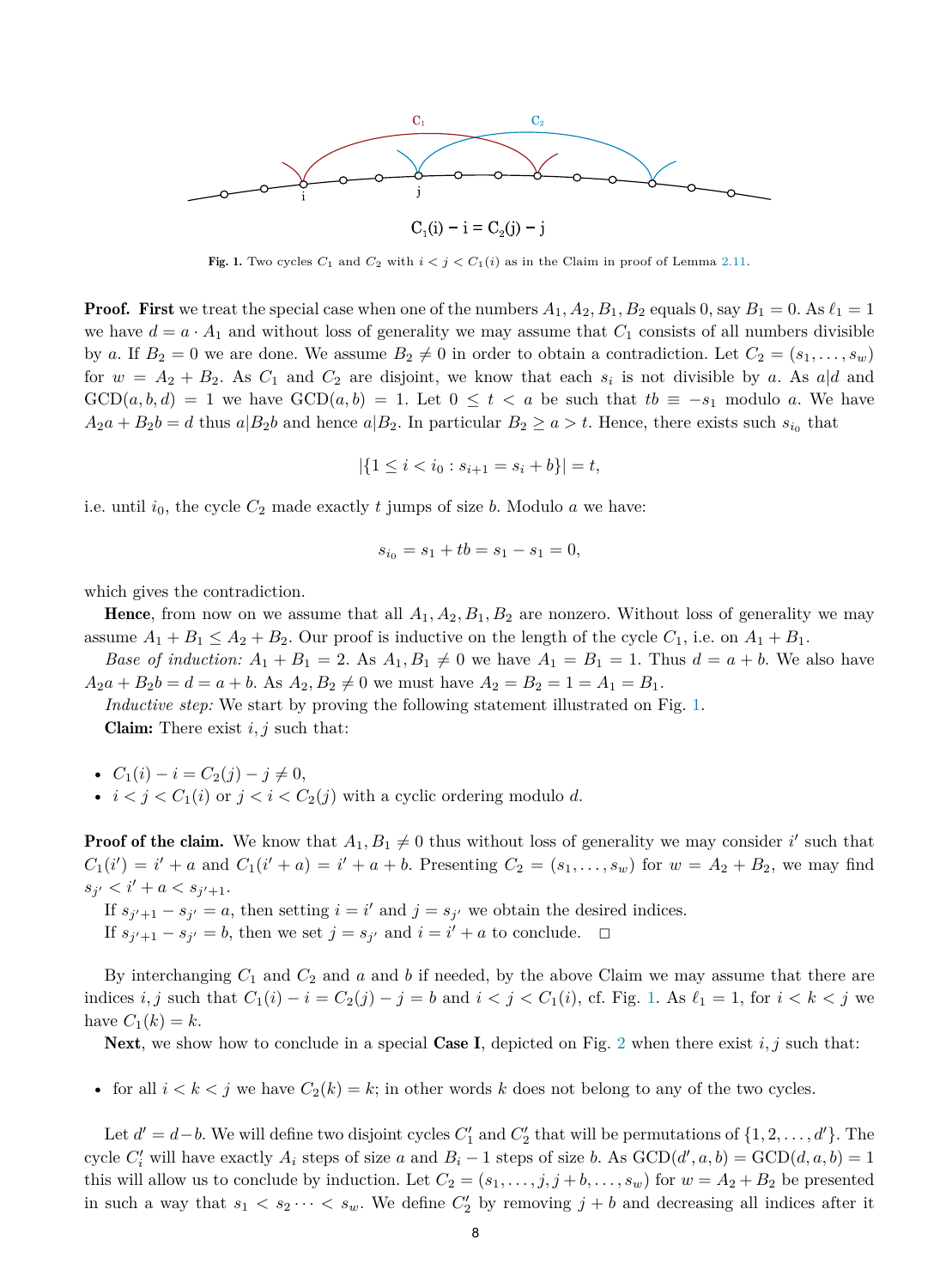<span id="page-8-0"></span>

Fig. 2. Two cycles  $C_1$  and  $C_2$  with  $i < j < C_1(i)$  as in Case I in proof of Lemma [2.11.](#page-6-0) The black dots do not belong to either cycle. The dashed lines indicate the parts of the cycles that will be contracted in the inductive proof.



Fig. 3. Two cycles  $C_1$  and  $C_2$  with  $i < j < C_1(i)$  as in Case II in proof of Lemma [2.11.](#page-6-0) The dashed lines indicate the parts of the cycles that will be contracted in the inductive proof.

by b:  $C'_2 = (s_1, \ldots, j, \ldots, s_w - b)$ . Similarly, we present  $C_1$  as  $(s'_1, \ldots, i, i + b, \ldots, s'_{w'})$  for  $w' = A_1 + B_1$ . The cycle  $C'_1$  removes  $i + b$  and decreases all indices after it by  $b: C'_1 = (s'_1, \ldots, s'_{w'} - b)$ . The only nontrivial claim is that  $C'_1$  and  $C'_2$  are disjoint. Consider  $C'_1$ . The indices  $s'_1, \ldots, i$  are distinct from  $s_1, \ldots, j$ as  $C_1$  and  $C_2$  were disjoint. Also  $s'_1, \ldots, i$  are distinct from  $s_\ell - b > j$  for  $s_\ell > j$ , as  $i < j$ . It remains to consider elements of  $C'_1$  that are larger than *i*. Consider such an element  $s'_\ell - b > i$ . By assumption the index preceding *j* in  $C_1$  is smaller than *i*. Thus  $s'_\ell - b$  could only coincide with the second part of elements of  $C_2$ :  $j = j + b - b, \ldots, s_w - b$ . However,  $s'_\ell - b = s_q - b$  would imply that  $s'_\ell = s_q$ , which is not possible. This finishes the proof in the special Case I.

**Case II:** If we are not in the special Case I, we must have  $i < (C_2)^{-1}(j) < j$ , cf. Fig. 3. This implies  $j - (C_2)^{-1}(j) = a$  and  $a < b$ . By inverting the direction of both cycles we see that we may also assume that  $C_1(i + b) = i + b + a$ . In analogy to Case I, we set  $d' = d - a$  and we will define two cycles  $C'_1$  and  $C'_2$ . Precisely if  $C_2 = (s_1, \ldots, j - a, j, j + b, \ldots, s_w)$  let  $C'_2 = (s_1, \ldots, j - a, j + b - a, \ldots, s_w - a)$ , and if  $C_1 = (s'_1, \ldots, i, i + b, i + b + a, \ldots, s_{w'})$  let  $C'_1 = (s'_1, \ldots, i, i + b, \ldots, s_{w'} - a)$ . It is straightforward to check, as in the Case I, that the cycles  $C'_1$  and  $C'_2$  are disjoint. We conclude by induction.  $\Box$ 

**Remark 2.12.** Lemma [2.11](#page-6-0) may not hold when  $GCD(a, b, d) \neq 1$ . Indeed, consider  $d = 8$ ,  $a = 2$ ,  $b = 4$ . Let  $\sigma = (0, 2, 4, 6) \circ (1, 5)$ . Clearly the two cycles in the decomposition do not satisfy the conclusion of the lemma.

**Lemma 2.13.** For any  $1 \leq i, j \leq k$  *we have*  $A_i = A_j$  *and*  $B_i = B_j$ *.* 

**Proof.** Without loss of generality we assume  $i = 1$  and  $j = 2$ .

Our aim is to rearrange the cycles  $C_1$  and  $C_2$ , possibly changing  $a, b, d$ , in such a way that we can apply Lemma [2.11](#page-6-0).

**Reduction 1:** We first reduce to the situation when  $a|d$  and  $GCD(a, b) = 1$ . Precisely, we construct new cycles, without changing  $A_1, A_2, B_1, B_2$  and *d*, however with new *a*' and *b*', such that  $\text{GCD}(a', b') = 1$  and *a* |*d*.

Let  $a' := \text{GCD}(a, d)$  and  $a = za'$ . Let  $z' < d$  be such that  $z \cdot z' \equiv 1$  modulo *d*. Let  $d > b' := bz'$ modulo *d*. We rearrange the rests {0*,* 1*, ..., d*−1} modulo *d* by multiplying them by *z* . Precisely, we change the cycle  $C_1 = (s_1, \ldots, s_{A_1+B_1})$  and  $C_2 = (s'_1, \ldots, s'_{A_2+B_2})$  respectively to  $C'_1 = (z's_1, \ldots, z's_{A_1+B_1})$  and  $C'_2 = (z's'_1, \ldots, z's'_{A_2+B_2})$ . These are clearly two disjoint cycles with possible differences *a*' and *b*'. Further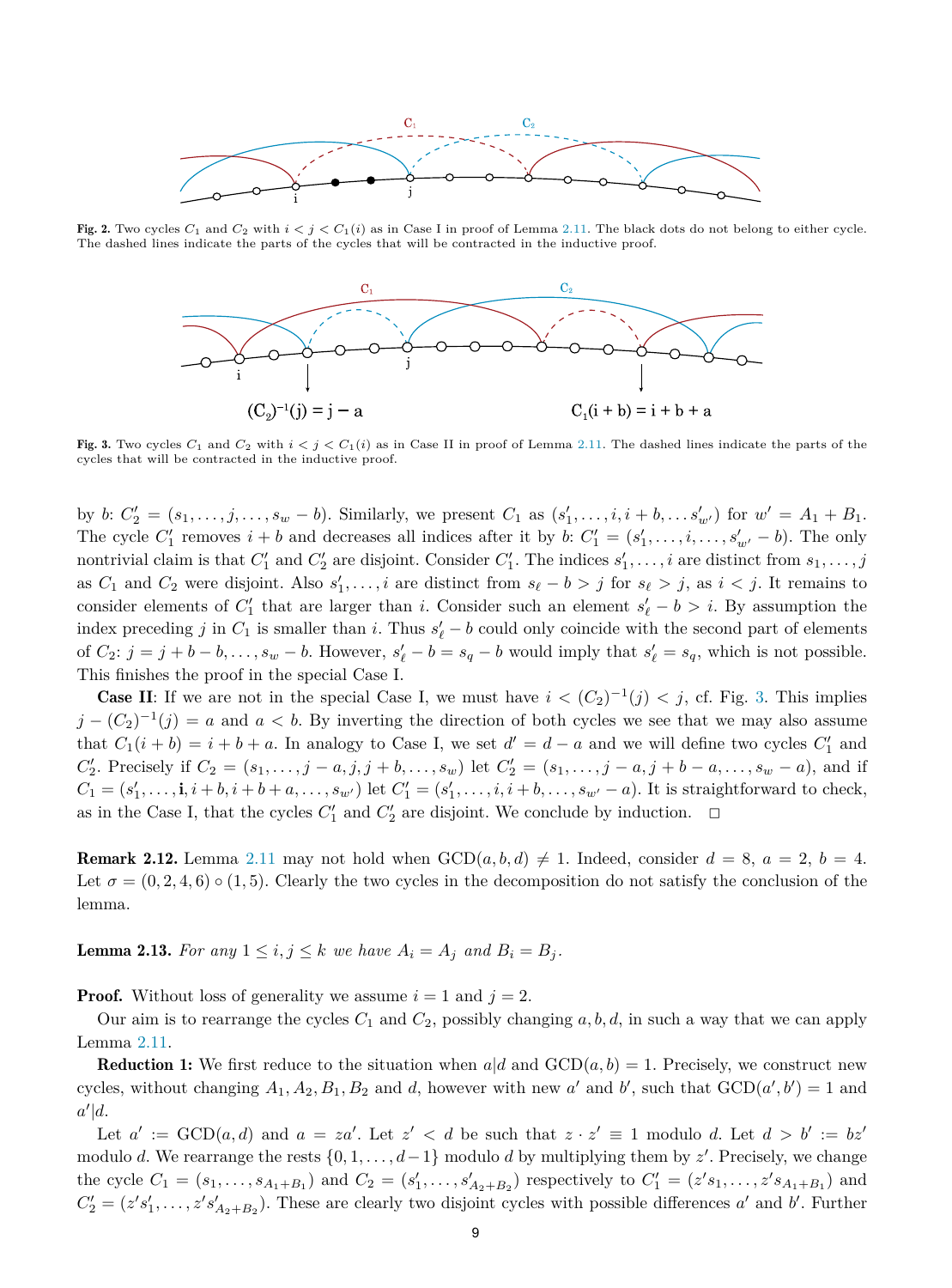<span id="page-9-0"></span> $a'|d$  and  $GCD(a', b', d) = GCD(a', bz', d)$ . Note that  $GCD(a', b, d) = 1$  (as  $a'|a$ ) and  $GCD(a', z', d) = 1$  (as  $z'$  and *d* are coprime), hence  $GCD(a', b', d) = 1$ .

**Reduction 2:** Let  $C_i'$  be as above,  $i = 1, 2$ . We now reduce to the case of winding numbers  $\ell_1 = \ell_2 = 1$ . Let  $m := \text{GCD}(\ell_1, \ell_2)$  and  $\ell_1 = m\ell'_1, \ell_2 = m\ell'_2$ .

Let  $d' = dm\ell'_1\ell'_2 = d\text{LCM}(\ell_1, \ell_2)$ . We extend the cycle  $C'_1$  (that is a permutation of *d* elements) to a cycle  $C_1''$  (that is a permutation of *d'* elements) as follows. Say  $C_1' = (c_1, \ldots, c_{A_1+B_1})$ , where  $c_1$  is the smallest integer appearing in  $C_1'$ . We may encode it as a word, with letters  $a'$  and  $b'$ , of length  $A_1 + B_1$ :

$$
w := c_2 - c_1, \ldots, c_{A_1 + B_1} - c_{A_1 + B_1 - 1}.
$$

We concatenate the word *w* with itself  $\ell'_2$  times, obtaining a word  $w^{\circ \ell'_2}$  with exactly  $A_1 \ell'_2$  letters *a'* and  $B_1\ell'_2$  letters *b*'. The word  $w^{\circ\ell'_2}$  encodes the cycle  $C''_1$ , that starts at  $c_1$  with differences  $c_{i+1} - c_i$  equal to either *a'* or *b'*, according to  $w^{\circ \ell_2'}$ . In the analogous way we obtain a cycle  $C_2''$  with  $A_2\ell'_1$  differences *a'* and  $B_2\ell'_2$  differences *b*'.

We are now in position to apply Lemma [2.11](#page-6-0). As  $a'|d$ , we must have  $GCD(a', b') = 1$ . In particular,  $GCD(a', b', d') = 1$ . Further, the cycles  $C''_1$  and  $C''_2$  have their winding numbers  $\ell''_1 = \ell''_2 = 1$ . They are also disjoint, as their reductions modulo *d* coincide with *C*<sup>1</sup> and *C*<sup>2</sup> that are disjoint. Hence, by Lemma [2.11,](#page-6-0)  $A_1 \ell'_2 = A_2 \ell'_1$  and  $B_1 \ell'_2 = B_2 \ell'_1$ .

In particular,  $\ell'_1 | A_1 \ell'_2$  and as  $GCD(\ell'_1, \ell'_2) = 1$  we have  $\ell'_1 | A_1$ . In the same way  $\ell'_1 | B_1$  and by definition  $\ell'_1|\ell_1$ . Thus, by Lemma [2.10](#page-6-0) we must have  $\ell'_1 = 1$ . Analogously  $\ell'_2 = 1$ . Hence, indeed  $A_1 = A_2$  and  $B_1 = B_2.$   $\Box$ 

Recall  $A = \sum_{i=1}^{k} A_i$ ,  $B = \sum_{i=1}^{k} B_i$ , and let  $\ell := \frac{aA+bB}{d}$ .

**Lemma 2.14.** We have  $k = \text{GCD}(A, B, \ell)$ .

**Proof.** By Lemma [2.13](#page-8-0) we know that  $A = kA_1$ ,  $B = kB_1$  and  $\ell = k\ell_1$ . We conclude by Lemma [2.10](#page-6-0):

$$
k = k \text{GCD}(A_1, B_1, \ell_1) = \text{GCD}(kA_1, kB_1, k\ell_1) = \text{GCD}(A, B, \ell).
$$

By Lemma [2.8](#page-5-0), the results of this subsection imply Theorems [2.3](#page-3-0) and [2.4](#page-3-0).  $\Box$ 

# 3. On the minimality of GT-systems

In this section, we will apply the results on the determinant of a three-lines circulant matrix obtained in the previous section to study the minimality of GT-systems and to solve a conjecture stated by Mezzetti and Miró-Roig in [[17\]](#page-13-0). To state this conjecture we need first to introduce some definitions.

**Definition 3.1.** Let *I* ⊂ *R* be a homogeneous artinian ideal. We say that *I* has the *Weak Lefschetz Property* (WLP, for short) if there is a  $L \in [R/I]_1$  such that, for all integers *j*, the multiplication map

$$
\times L \colon [R/I]_{j-1} \to [R/I]_j
$$

has maximal rank, i.e. it is either injective or surjective.

To establish whether an ideal *I* ⊂ *R* has the WLP is a difficult and challenging problem and even in simple cases, such as complete intersections, much remains unknown about the presence of the WLP. Recently the failure of the WLP has been connected to a large number of problems, that appear to be unrelated at first glance. For example, in [[15\]](#page-13-0), Mezzetti, Miró-Roig and Ottaviani proved that the failure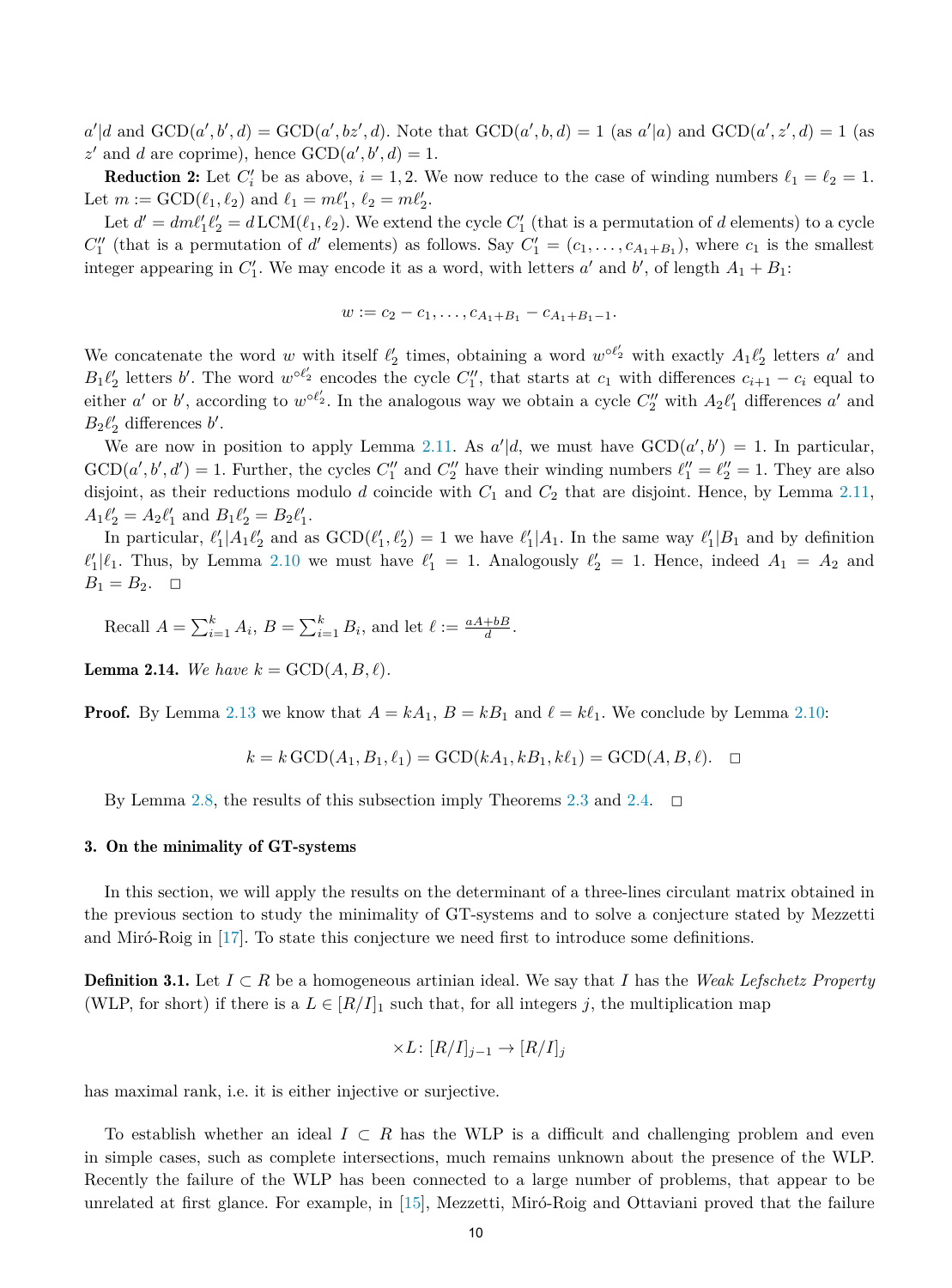of the WLP is related to the existence of varieties satisfying at least one Laplace equation of order greater than 2; we recall that a *k*-dimensional variety  $X \subset \mathbb{P}^n$  *satisfies r Laplace equations* of order *d* if for any parametrization  $F = F(t_1, \ldots, t_k)$  of *X* around a smooth, general point, *F* satisfies a system of *r* (linearly independent) PDE's with constant coefficients of order *d*. Their result is the following:

**Theorem 3.2.**  $(15, \text{ Theorem } 3.2)$  Let  $I \subset R$  be an artinian ideal generated by r homogeneous polynomials  $F_1,\ldots,F_r$  of degree d and let  $I^{-1}$  be its Macaulay inverse system. If  $r \leq \binom{n+d-1}{n-1}$ , then the following *conditions are equivalent:*

- (1) *the ideal I fails the WLP in degree*  $d-1$ ;
- (2) the homogeneous forms  $F_1, \ldots, F_r$  become k-linearly dependent on a general hyperplane H of  $\mathbb{P}^n$ ;
- (3) the n-dimensional variety  $X = \overline{\text{Im}(\varphi)}$  where  $\varphi \colon \mathbb{P}^n \dashrightarrow \mathbb{P}^{\binom{n+d}{d}-r-1}$  is the rational map associated to  $(I^{-1})_d$ *, satisfies at least one Laplace equation of order*  $d-1$ *.*

The above result motivated the following definitions:

**Definition 3.3.** Let  $I \subset R$  be an artinian ideal generated by  $r$  forms of degree  $d$ , and  $r \leq {n+d-1 \choose n-1}$ . We will say:

- (i) *I* is a *Togliatti system* if it satisfies one of three equivalent conditions in Theorem 3.2.
- (ii) *I* is a *monomial Togliatti system* if, in addition, *I* can be generated by monomials.
- (iii) *I* is a *smooth Togliatti system* if, in addition, the rational variety *X* is smooth.
- (iv) A monomial Togliatti system *I* is *minimal* if there is no proper subset of the set of generators defining a monomial Togliatti system.

These definitions were introduced in [\[15](#page-13-0)] and [\[16](#page-13-0)] and the names are in honor of Eugenio Togliatti who proved that for  $n = 2$  the only smooth Togliatti system of cubics is

$$
I = (x_0^3, x_1^3, x_2^3, x_0x_1x_2) \subset \mathbb{K}[x_0, x_1, x_2]
$$

(see [\[3](#page-13-0)], [[26\]](#page-13-0) and [[27\]](#page-13-0)). The systematic study of Togliatti systems was initiated in [[15\]](#page-13-0) and for recent results the reader can see [\[18](#page-13-0)], [\[16](#page-13-0)], [\[1](#page-13-0)], [\[20](#page-13-0)] and [\[17](#page-13-0)]. Precisely in the latter reference the authors introduced the notion of *GT-system* which we recall now.

**Definition 3.4.** A *GT-system* is an artinian ideal  $I \subset \mathbb{K}[x_0, x_1, \ldots, x_n]$  generated by *r* forms  $F_1, \ldots, F_r$  of degree *d* such that:

- i) *I* is a Togliatti system.
- ii) The regular map  $\phi_I : \mathbb{P}^n \to \mathbb{P}^{r-1}$  defined by  $(F_1, \ldots, F_r)$  is a Galois covering of degree *d* with cyclic Galois group Z*/d*Z.

Any representation of the cyclic group  $\mathbb{Z}/d\mathbb{Z}$  as subgroup of  $GL(n+1, \mathbb{K})$  can be diagonalized. In particular it is represented by a matrix of the form

$$
M := M_{\alpha_0, \alpha_1, \dots, \alpha_n} = \begin{pmatrix} e^{\alpha_0} & 0 & \dots & 0 \\ 0 & e^{\alpha_1} & \dots & 0 \\ \vdots & \vdots & \ddots & \vdots \\ 0 & 0 & \dots & e^{\alpha_n} \end{pmatrix}
$$

where *e* is a primitive *d*th root of 1 and  $\alpha_0, \alpha_1, \ldots, \alpha_n$  are integers with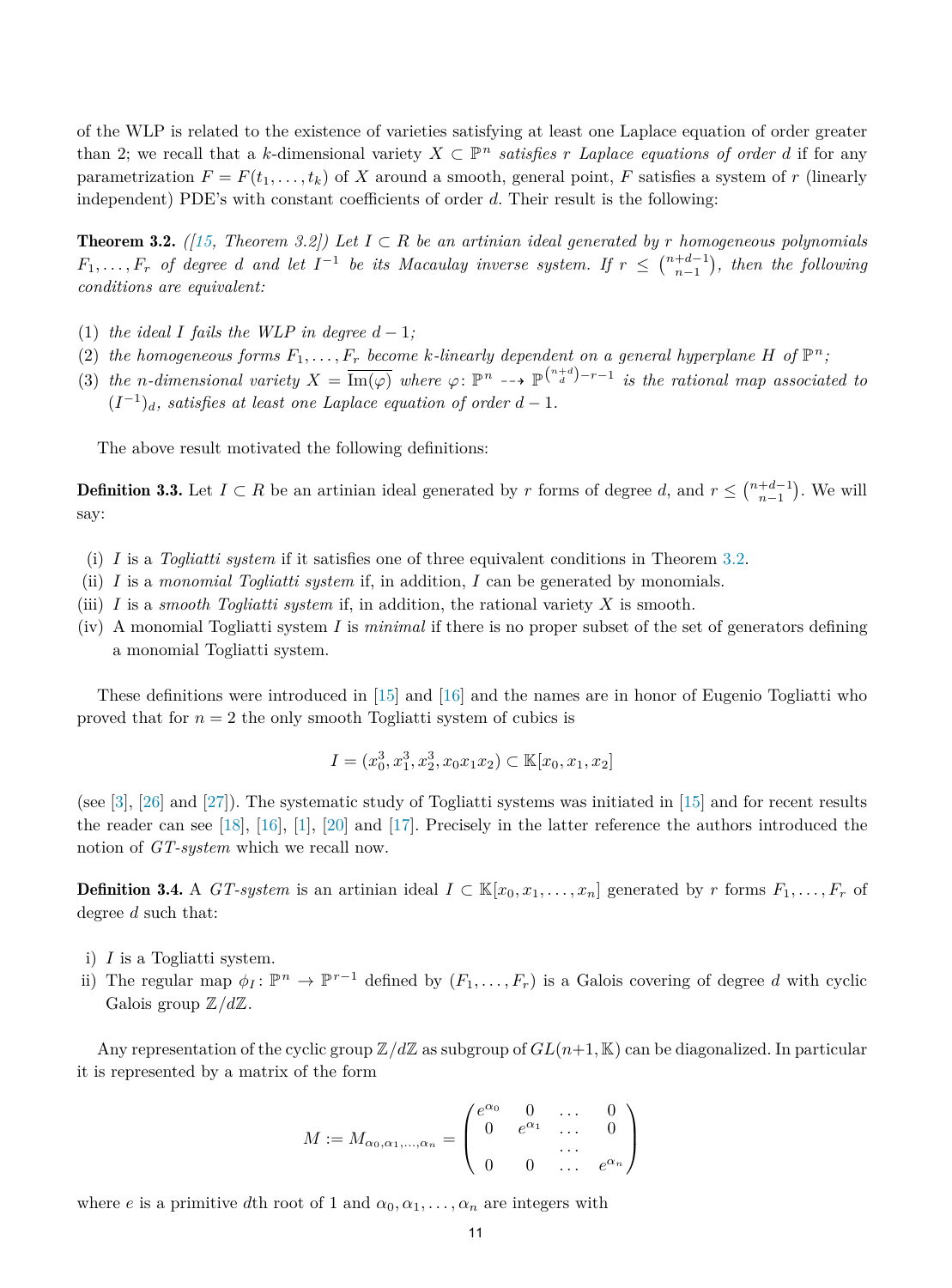$GCD(\alpha_0, \alpha_1, \ldots, \alpha_n, d) = 1.$ 

<span id="page-11-0"></span>It follows (see  $[6,$  $[6,$  Proposition 4.6) that the above definition is equivalent to the next one:

**Definition 3.5.** Fix integers  $3 \leq d \in \mathbb{Z}$ ,  $2 \leq n \in \mathbb{Z}$ , with  $n \leq d$ , and  $0 \leq \alpha_0 \leq \alpha_1 \leq \cdots \leq \alpha_n \leq d$ ,  $e$  a primitive *d*-th root of 1 and  $M_{\alpha_0,\alpha_1,\dots,\alpha_n}$  a representation of  $\mathbb{Z}/d\mathbb{Z}$  in  $GL(n+1,\mathbb{K})$ . A *GT-system* will be an ideal

$$
I_{\alpha_0,\ldots,\alpha_n}^d \subset \mathbb{K}[x_0,x_1,\ldots,x_n]
$$

generated by all forms of degree *d* invariant under the action of  $M_{\alpha_0,\alpha_1,\dots,\alpha_n}$  provided the number of generators  $\mu(I_{\alpha_0,\ldots,\alpha_n}^d) \leq {n+d-1 \choose n-1}.$ 

**Remark 3.6.** It is an immediate consequence of the above description that the ideal  $I_{\alpha_0,\dots,\alpha_n}^d$  is always monomial, i.e. a GT-system is a monomial Togliatti system.

**Remark 3.7.** Indeed in the proof of [\[6](#page-13-0), Proposition 4.6], the authors observed that  $I := I^d_{\alpha_0,\dots,\alpha_n}$  fails the Weak Lefschetz Property from degree  $d-1$  to degree  $d$ , because for any linear form  $\ell \in R$  the induced  $\text{map } \times \ell : [R/I]_{d-1} \longrightarrow [R/I]_d$  is not injective. By [\[19,](#page-13-0) Proposition 2.2], since *I* is monomial, it is enough to check it for  $\ell = x_0 + x_1 + \cdots + x_n$ . This is equivalent to prove that there exists a form  $F_{d-1} \in R$  of degree  $d-1$  such that  $(x_0 + x_1 + \cdots + x_n) \cdot F_{d-1} \in I$ . Consider  $F_{d-1} = (e^{\alpha_0}x_0 + e^{\alpha_1}x_1 + \cdots + e^{\alpha_n}x_n)(e^{2\alpha_0}x_0 +$  $e^{2\alpha_1}x_1+\cdots+e^{2\alpha_n}x_n\ldots$   $(e^{(d-1)\alpha_0}x_0+e^{(d-1)\alpha_1}x_1+\cdots+e^{(d-1)\alpha_n}x_n)$ . The homogeneous form of degree d,  $F = (x_0 + x_1 + \cdots + x_n) \cdot F_{d-1}$  is invariant under the action of  $M_{\alpha_0, \alpha_1, \dots, \alpha_n}$ , hence, it belongs to *I*.

In the following, since we are interested in the projective space and in the action of  $M_{\alpha_0,\alpha_1,\dots,\alpha_n}$  up to proportionality, we will assume that the first exponent  $\alpha_0$  is equal to zero. Moreover, *R* will always denote the polynomial ring in three variables:  $R = \mathbb{K}[x, y, z]$ .

To determine the minimality of a GT-system is a subtle problem. In [[17\]](#page-13-0), in the case of three variables, the second and fourth authors proved that the ideal  $I^d_{0,a,b}$  always satisfies the condition on the number of generators  $\mu(I) \leq d+1$ , and conjectured the following, which we now prove using Theorem [2.3](#page-3-0):

**Theorem 3.8.** ([[17](#page-13-0), Conjecture 4.6]) Let  $d \geq 3$  be an integer and  $M_{a,b}$  be a  $3 \times 3$ -matrix representing the cyclic group  $\mathbb{Z}/d\mathbb{Z}$  with  $1 \leq a < b \leq d-1$  such that  $\text{GCD}(a, b, d) = 1$ . Let  $I = I_{0,a,b}^d \subset R = \mathbb{K}[x, y, z]$  be the ideal generated by all the monomials of degree d invariant under the action of  $M_{a,b}$ . Then I is a minimal *GT-system.*

Proof. As observed in Remark 3.7, the form

$$
F_{d-1} := (x + e^a y + e^b z) \cdots (x + e^{(d-1)a} y + e^{(d-1)b} z)
$$

is in the kernel of  $\times(x+y+z)$  :  $[R/I]_{d-1} \to [R/I]_d$ , so the dimension of the kernel is  $\geq 1$ , thus *I* is a GT-system. We now work towards showing its minimality.

Claim: The dimension of the kernel  $K_{d-1}$  of  $\times(x+y+z)$ :  $[R/I]_{d-1}$  →  $[R/I]_d$  is one.

**Proof of the claim.** We will prove that  $F_{d-1}$  generates  $K_{d-1}$ .

Assume that  $G_{d-1}(x, y, z)$  is a form of degree  $d-1$  which belongs to  $K_{d-1}$ . We will prove that  $(x+e^ay+e^bz)$ divides  $G_{d-1}(x, y, z)$ . Analogously the other factors of  $F_{d-1}$  divide  $G_{d-1}(x, y, z)$ , and we are done. Since  $G_{d-1}(x,y,z)$  belongs to  $K_{d-1}$ , we have  $(x+y+z)G_{d-1}(x,y,z) \in I$ . So the form  $H(x,y,z) := (x+y+z)$  $G_{d-1}(x, y, z)$  of degree *d* is in *I*.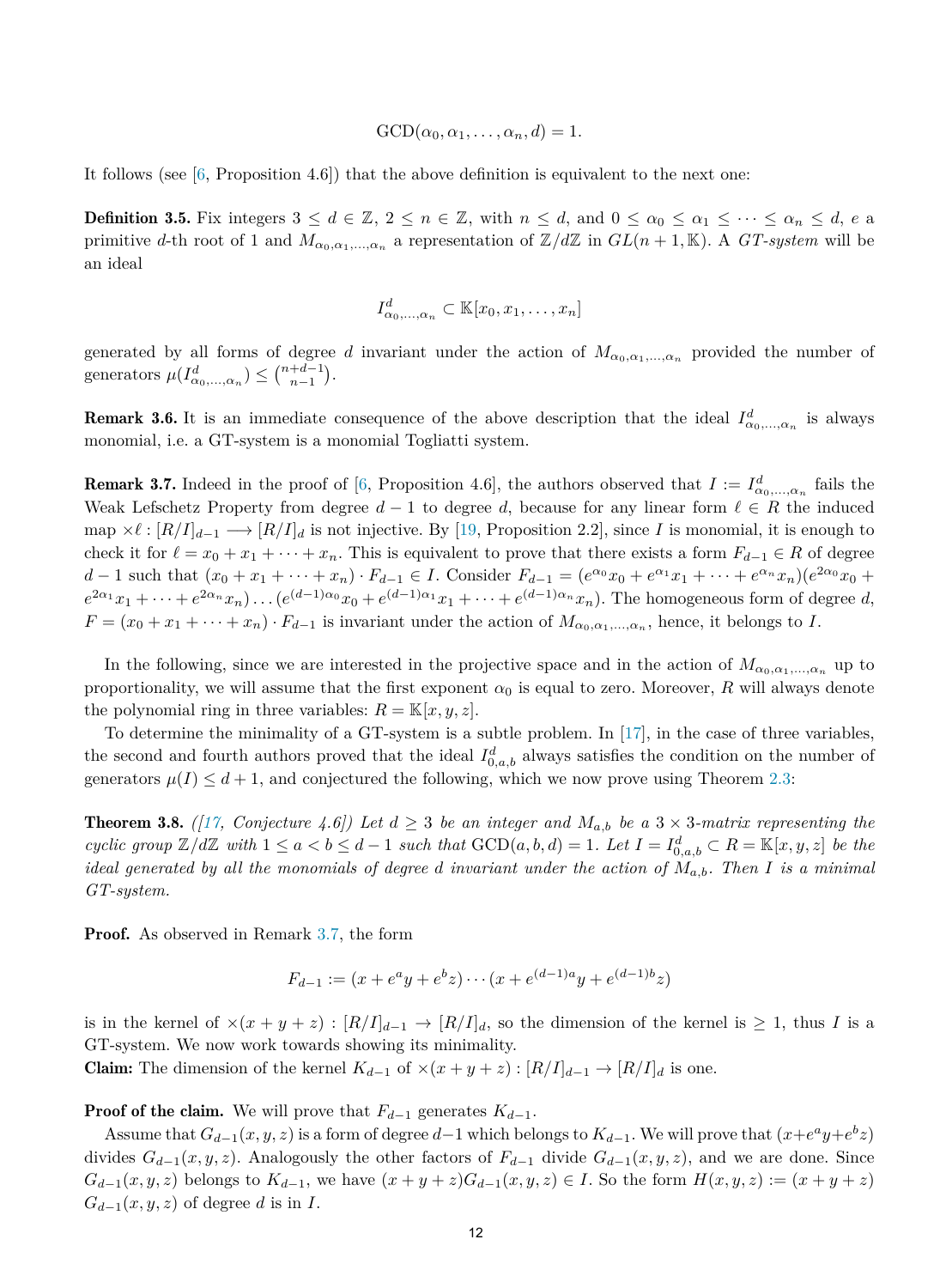<span id="page-12-0"></span>Since  $H(x, y, z)$  belongs to *I*, it is invariant under the action of  $M_{a,b}$  and we have

$$
(x + eay + ebz)Gd-1(x, eay, ebz) = H(x, eay, ebz) = H(x, y, z) = (x + y + z)Gd-1(x, y, z),
$$

which allows us to conclude that  $(x + e^a y + e^b z)$  divides  $G_{d-1}(x, y, z)$ .  $\Box$ 

Our next claim is that the Togliatti system *I* is minimal if and only if all monomials of degree *d*, which are invariant under the action of  $M_{a,b}$ , appear with non-zero coefficient in the form

$$
C_{d;a,b} := (x+y+z)(x+e^a y+e^b z)\cdots (x+e^{(d-1)a} y+e^{(d-1)b} z) = (x+y+z)F_{d-1}.
$$
 (2)

One implication is obvious. For the other, assume that *I* is not a minimal Togliatti system: this means that there is an ideal *J*, strictly contained in *I*, which is again a Togliatti system. Let  $G_1, \ldots, G_s$  be a system of generators of *J*. Then for any linear form  $\ell$  there is a form *G* such that  $\ell G$  is a linear combination of  $G_1, \ldots, G_s$ . In particular,  $(x + y + z)G$  belongs to *I*, therefore *G* is in the kernel of the map  $\times(x + y + z)$ :  $[R/I]_{d-1} \to [R/I]_d$ . Since the kernel has dimension one, by the Claim, it follows that *G* is a scalar multiple of  $F_{d-1}$ . We conclude that not all invariant monomials appear with non-zero coefficient in  $C_{d,a,b}$ .

We easily observe that  $C_{d,a,b}$  coincides with the determinant of the circulant matrix  $\text{Circ}_{(d,0,a,b)}$ . On the other hand, a monomial  $x^{\alpha}y^{\beta}z^{\gamma}$  of degree *d* is invariant under the action of  $M_{a,b}$  if, and only if, it satisfies the following system of equations:

$$
\begin{cases} \alpha + \beta + \gamma = d \\ a\beta + b\gamma \equiv 0 \qquad \text{(mod } d) \end{cases}
$$

or, equivalently, the monomials appearing in the permanent  $\text{per}(Circ_{(d;0,a,b)})$  with non-zero coefficient are exactly all the monomials of degree *d* invariant by the action of *Ma,b*.

Thus, to conclude the proof we need the equality  $D_{(d;0,a,b)} = P_{(d;0,a,b)}$  to hold, which is indeed the case by Theorem [2.3.](#page-3-0)  $\Box$ 

Remark 3.9. It is worthwhile to underline the following interpretation of our results in terms of representation theory of cyclic matrix groups.

In the proof of Theorem [3.8](#page-11-0) we have proved that a monomial of degree *d* in three variables is invariant under the action of the cyclic matrix group of order *d*, generated by  $M_{a,b}$ , if and only if it appears with non-zero coefficient in the form  $C_{d,a,b}$  of (2). So we get information about a minimal system of generators for the homogeneous component of degree *d* of the ring of invariants of these representations.

Up to a coefficient *d*, the polynomial  $C_{d,a,b}$  is the image of the linear form  $x + y + z$  under the Reynolds operator. This is in fact the same point of view of Emmy Noether, when she proved the finiteness of the ring of invariants of a polynomial ring under the action of a finite matrix group [\[21](#page-13-0)].

From Example [2.7](#page-4-0) it follows that a similar result is not true for polynomials in *r* variables, with  $r \geq 4$ .

### 4. Computational complexity

The task of computing the permanent of a *d* by *d* (0/1)-matrix is computationally hard (#*P*-complete), by a celebrated theorem of Valiant [[28\]](#page-13-0), and remains so even when there are only 3 nonzero entries per row [[8\]](#page-13-0). The best known upper bounds to compute the permanent are exponential in *d*, by Ryser [\[24\]](#page-13-0). Theorem [2.4](#page-3-0) immediately tells us that computing the permanent of  $Circ_{(d,0,a,b)}$ , when  $GCD(a, b, d) = 1$ , can be done in polynomial time in *d*, say by computing  $\det(\text{Circ}_{(d;0,a,b)}) \in \mathbb{Z}[x,y,z]$  via polynomial interpolation (evaluating it on  $O(d^2)$  points suffices).